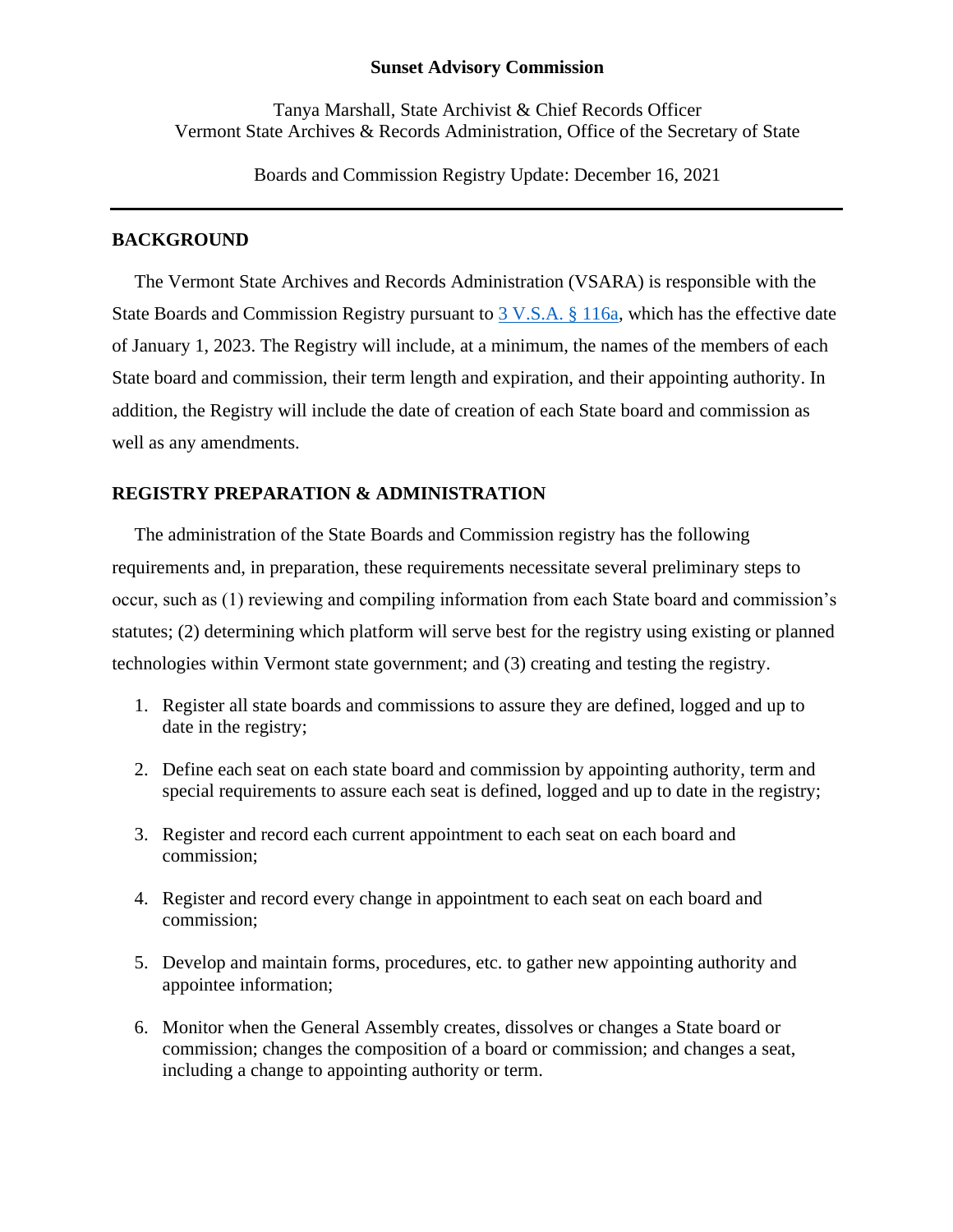- 7. Update the registry when the General Assembly creates, dissolves or changes a State board or commission; changes the composition of a board or commission; and changes a seat, including a change to appointing authority or term; and
- 8. Serve as the primary administrator for the registry and the registry contact for State Boards and Commissions, their appointees, potential applicants, and the public at large.

# **CURRENT STATUS**

The Vermont State Archives and Records Administration completed the first stage of preparation, which was reviewing and compiling information from each State board and commission's enabling statute, in 2020 and are currently securing the necessary technologies for the registry and online portal; the Office of Minnesota Secretary of State's [Boards and](https://www.sos.state.mn.us/boards-commissions/)  [Commissions](https://www.sos.state.mn.us/boards-commissions/) portal remains as a model. $<sup>1</sup>$ </sup>

The preliminary registry, which itemizes every state board and commission and each "seat" on every board and commission, is in the form of a dataset that contains the following information:

## *Board or Commission:*

- Citation of enabling statute;
- Administrative attachment, if any; and
- How the chair is appointed or elected.

# *Member or "Seat"*

- Member type (ex officio, regular, alternative);
- Qualification requirements, if any;
- Term duration, including term cycle, start date where required, and term limits;
- Reappointment criteria, if applicable; and
- Appointing authority and if consent of the Senate is also required.

As noted last year, we are absorbing the cost of resourcing the technical development and implementation of the registry and online portal and the cost of administering the registry (boards and commission registrar) into our current budget by using existing staff and technologies. Due to staff turnover, we are in recruitment now for the Registrar position.

 $1$  As of December 2021, the State of Minnesota has 255 boards and commission and 3,719 members or "seats."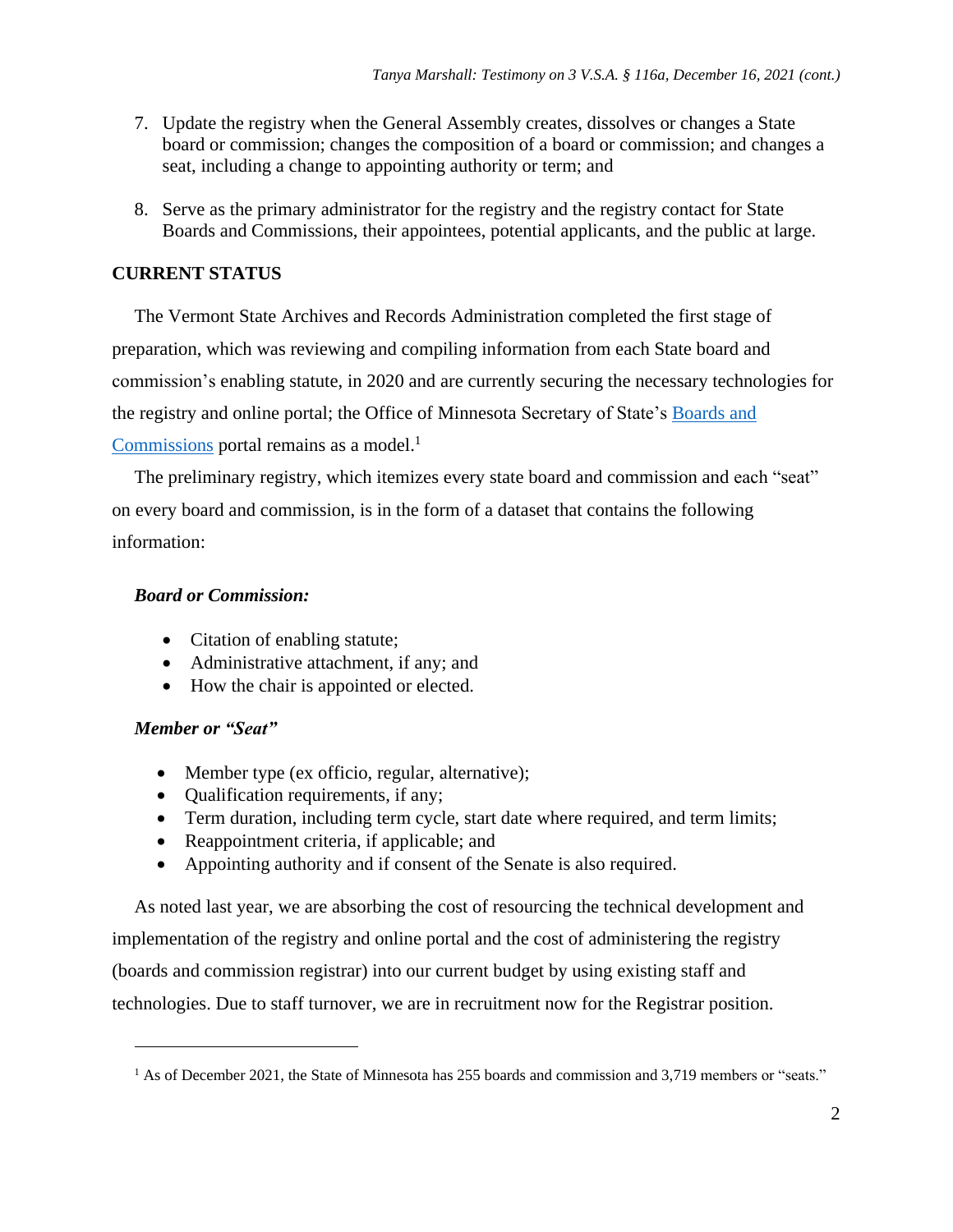#### **OBSERVATIONS & QUESTIONS**

The current dataset contains 243 state boards and commissions and 2,326 members or "seats," which is a net gain of three state boards and commissions and 76 members or "seats" in comparison to last year. While the Vermont State Archives and Records Administration is currently reviewing the accuracy of the dataset, it does appear that the number of state boards and commissions as well as board and commission members grew following the first year of the 2021-2022 legislative session.

In reviewing hundreds of statutes to interpret appointing authorities for members as well as ex officio members, some of whom are authorized to further appoint designees, below are some common inconsistencies in statues we have found. Some of which create challenges for the reporting functions of the State Boards and Commission Registry as well as the executive branch entities who have membership or administrative responsibilities.

1. State Boards and Commissions: Will the definition of a state boards and commission remain the same as defined in 3 V.S.A. § 116a(c) and is this definition inclusive of "working groups"?

*Act 52 included local (non-state) committees and Commission materials have included joint committees of the General Assembly and also included, while also excluded, working groups.*

2. Appointing Authorities: Is the intention to clearly state the specific official who can appoint, e.g. Governor, Secretary. Association Chair, etc.?

*Some statutes only name a department, e.g. Department of Mental Health, or provide the name of an association but do not specify who within the association is the appointing authority.*

3. Designees of ex officios: Are designees intended to be employees of the same public agency or members of the same association, or can designees of ex officios be members of the public?

*Ex officios who can appoint designees are akin to appointing authorities for reporting purposes.*